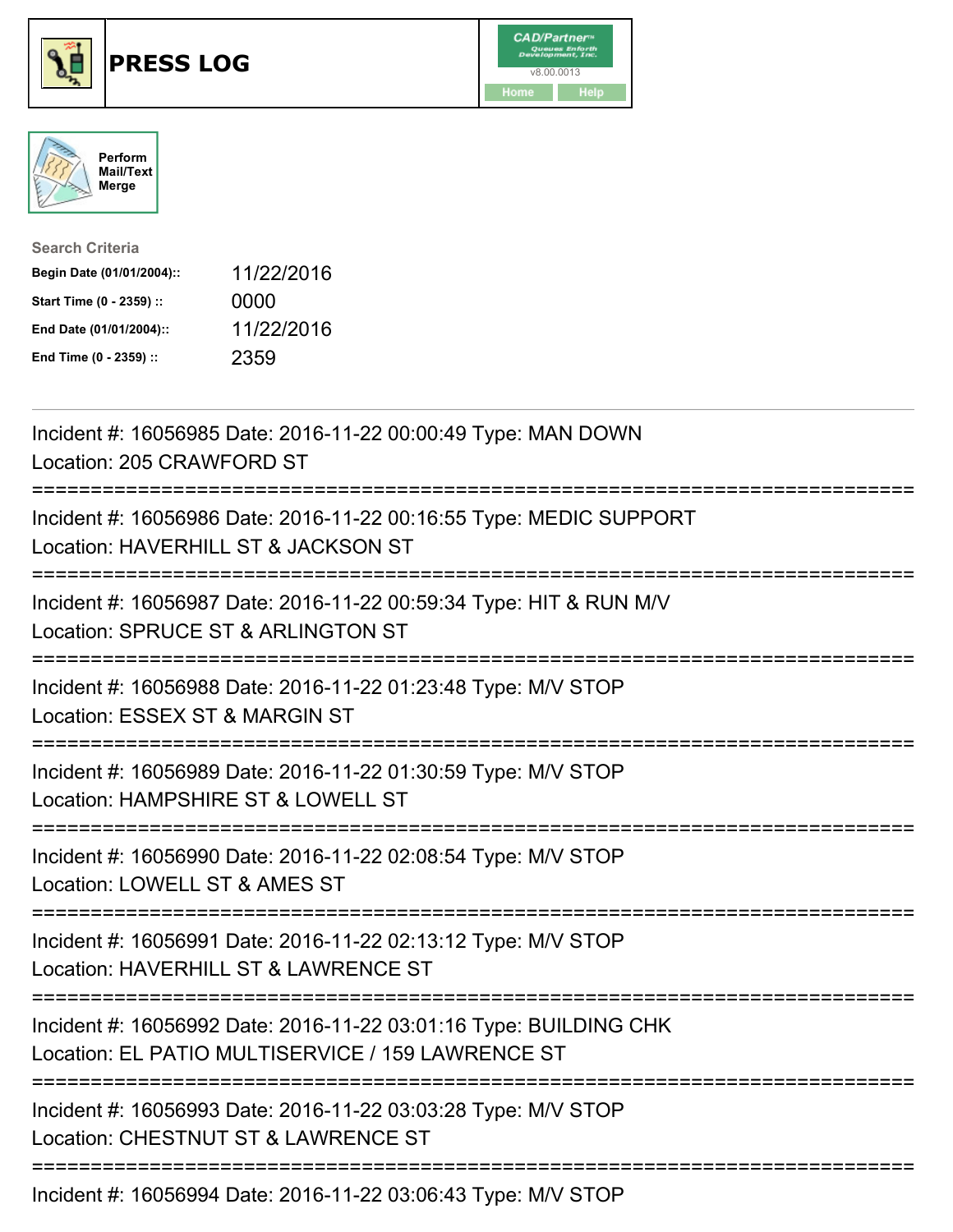| Location: ABBOTT ST & PARKER ST                                                                                                   |
|-----------------------------------------------------------------------------------------------------------------------------------|
| Incident #: 16056995 Date: 2016-11-22 04:03:17 Type: BUILDING CHK<br><b>Location: CYPRESS AV</b>                                  |
| Incident #: 16056996 Date: 2016-11-22 04:07:08 Type: BUILDING CHK<br>Location: 7 CYPRESS AV<br>================================== |
| Incident #: 16056997 Date: 2016-11-22 05:31:55 Type: MISSING PERS<br>Location: 15 PORTLAND ST                                     |
| Incident #: 16056998 Date: 2016-11-22 06:23:46 Type: AUTO ACC/NO PI<br>Location: RT 114 & RT 495                                  |
| Incident #: 16056999 Date: 2016-11-22 06:58:36 Type: PARK & WALK<br>Location: 0 BROADWAY                                          |
| Incident #: 16057000 Date: 2016-11-22 07:07:16 Type: ALARM/BURG<br>Location: LONGO RESIDENCE / 92 LEROY AV                        |
| Incident #: 16057001 Date: 2016-11-22 07:08:12 Type: M/V STOP<br>Location: S BROADWAY & SHATTUCK ST                               |
| Incident #: 16057002 Date: 2016-11-22 07:16:50 Type: M/V STOP<br>Location: MYRTLE ST & SARATOGA ST                                |
| Incident #: 16057003 Date: 2016-11-22 07:18:47 Type: LOST PROPERTY<br>Location: 773 ESSEX ST                                      |
| Incident #: 16057004 Date: 2016-11-22 07:21:05 Type: KEEP PEACE<br>Location: ARLINGTON ST & BROADWAY                              |
| Incident #: 16057005 Date: 2016-11-22 07:25:14 Type: ROBBERY ARMED<br>Location: HAVERHILL ST & NEWBURY ST                         |
| Incident #: 16057006 Date: 2016-11-22 07:38:21 Type: M/V STOP<br>Location: BENNINGTON ST & MYRTLE ST                              |
| Incident #: 16057007 Date: 2016-11-22 07:40:38 Type: ALARMS<br>Location: 700 ESSEX ST                                             |
| Incident #: 16057008 Date: 2016-11-22 07:57:49 Type: STOL/MV/PAS                                                                  |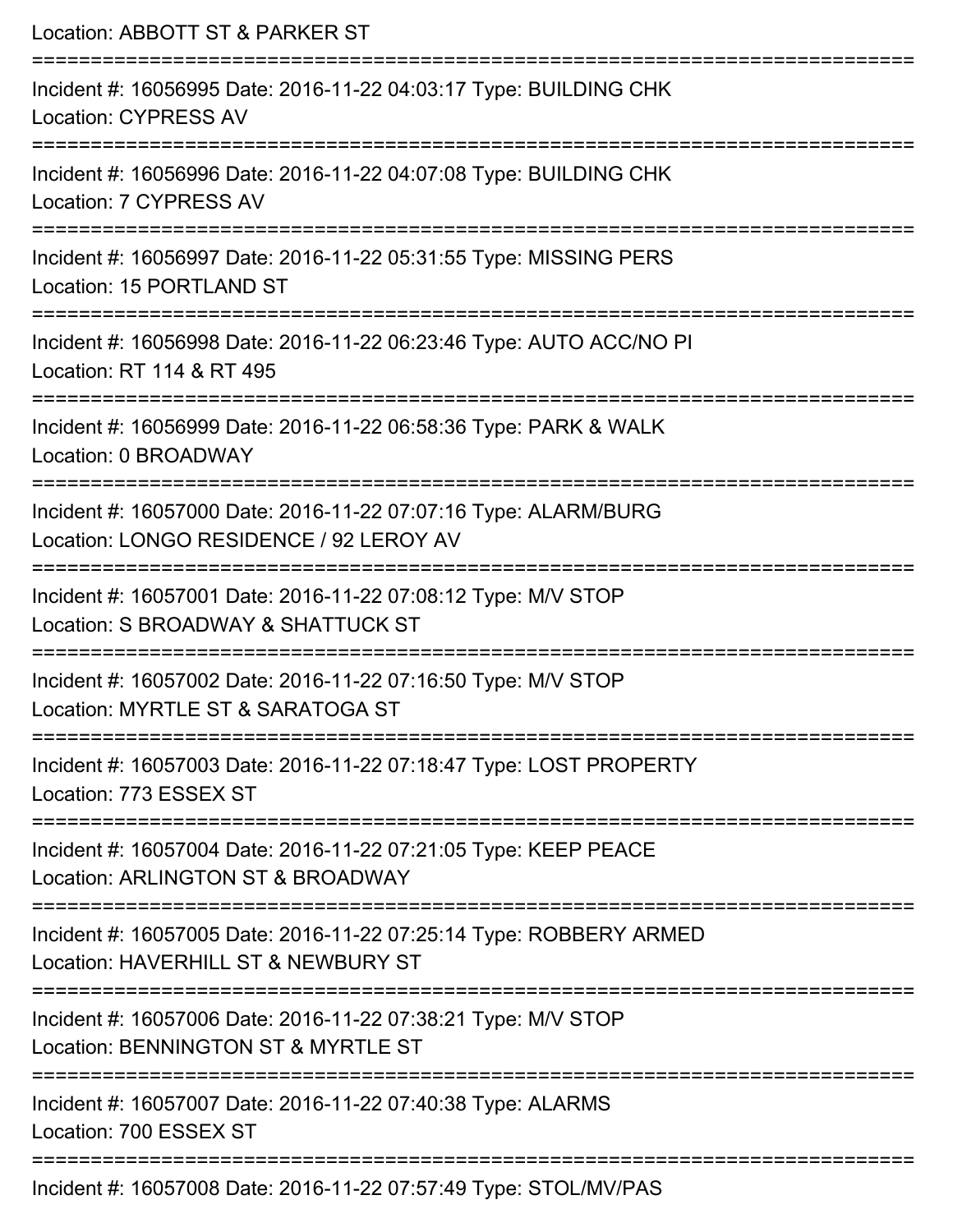| Incident #: 16057009 Date: 2016-11-22 08:01:14 Type: HIT & RUN M/V<br>Location: S BROADWAY & SHATTUCK ST                        |
|---------------------------------------------------------------------------------------------------------------------------------|
| Incident #: 16057010 Date: 2016-11-22 08:14:34 Type: MAL DAMAGE<br>Location: 90 NESMITH ST                                      |
| Incident #: 16057011 Date: 2016-11-22 08:24:48 Type: M/V STOP<br>Location: 11 LOWELL ST                                         |
| Incident #: 16057012 Date: 2016-11-22 08:27:06 Type: M/V STOP<br>Location: ESSEX ST & HAMPSHIRE ST                              |
| Incident #: 16057013 Date: 2016-11-22 08:30:17 Type: M/V STOP<br><b>Location: MANCHESTER ST</b>                                 |
| Incident #: 16057014 Date: 2016-11-22 08:54:41 Type: ALARMS<br>Location: 205 BROADWAY                                           |
| ========================<br>Incident #: 16057015 Date: 2016-11-22 09:03:58 Type: B&E/PAST<br>Location: 92 HAVERHILL ST FL 2NDFL |
| Incident #: 16057016 Date: 2016-11-22 09:27:28 Type: PARK & WALK<br><b>Location: BROADWAY</b>                                   |
| Incident #: 16057017 Date: 2016-11-22 09:35:38 Type: TOW OF M/V<br>Location: 17 TREMONT ST                                      |
| Incident #: 16057018 Date: 2016-11-22 09:40:10 Type: ALARM/BURG<br>Location: CRICKET WIRELESS / 205 BROADWAY #3                 |
| Incident #: 16057019 Date: 2016-11-22 09:57:34 Type: TOW OF M/V<br>Location: CHESTNUT ST & JACKSON ST                           |
| Incident #: 16057022 Date: 2016-11-22 10:01:43 Type: CK WELL BEING<br>Location: 14 BEACON ST #22                                |
| Incident #: 16057020 Date: 2016-11-22 10:02:45 Type: STOL/MV/PAS<br>Location: 10 MAPLE ST                                       |
| Incident #: 16057021 Date: 2016-11-22 10:03:39 Type: PARK & WALK<br>DEADD AT A DDA ADUIN                                        |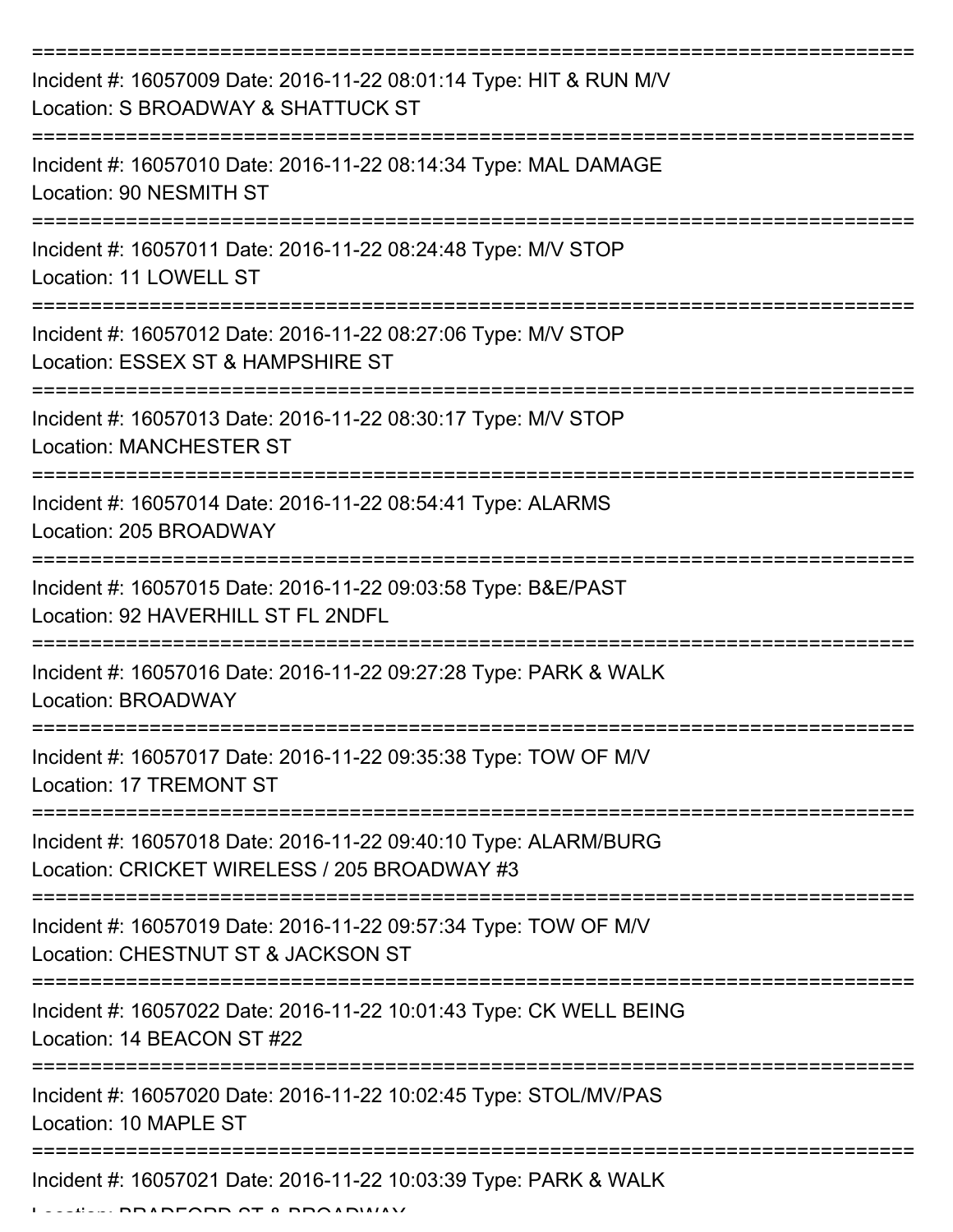| Incident #: 16057023 Date: 2016-11-22 10:06:00 Type: ASSSIT OTHER PD<br>Location: 28 SUMMER ST FL 2                      |
|--------------------------------------------------------------------------------------------------------------------------|
| Incident #: 16057024 Date: 2016-11-22 10:08:20 Type: A&B PAST<br>Location: SUNBRIDGE NURSING HOME / 800 ESSEX ST         |
| Incident #: 16057025 Date: 2016-11-22 10:16:56 Type: M/V STOP<br>Location: 251 BROADWAY                                  |
| Incident #: 16057026 Date: 2016-11-22 10:33:51 Type: ALARM/BURG<br>Location: 209 OSGOOD ST                               |
| Incident #: 16057027 Date: 2016-11-22 10:40:38 Type: M/V STOP<br>Location: 499 ESSEX ST                                  |
| Incident #: 16057028 Date: 2016-11-22 10:43:53 Type: RECOV/STOL/MV<br>Location: 24 LAKE ST                               |
| Incident #: 16057029 Date: 2016-11-22 10:44:09 Type: MV/BLOCKING<br>Location: FRONT ST & S BROADWAY                      |
| Incident #: 16057030 Date: 2016-11-22 10:50:37 Type: INVEST CONT<br>Location: 96 BENNINGTON ST FL 1ST                    |
| Incident #: 16057031 Date: 2016-11-22 10:52:49 Type: WARRANT SERVE<br>Location: LAWRENCE GENERAL HOSPITAL / 1 GENERAL ST |
| Incident #: 16057032 Date: 2016-11-22 10:53:03 Type: SPECIAL CHECK<br>Location: 7 CYPRESS AV                             |
| Incident #: 16057033 Date: 2016-11-22 10:58:06 Type: SPECIAL CHECK<br>Location: 135 BUTLER ST                            |
| Incident #: 16057034 Date: 2016-11-22 11:00:18 Type: WARRANT SERVE<br>Location: HAMPSHIRE ST & PARK ST                   |
| Incident #: 16057035 Date: 2016-11-22 11:00:30 Type: NOTIFICATION<br>Location: 10 MAPLE ST                               |
| Incident #: 16057036 Date: 2016-11-22 11:04:06 Type: PARK & WALK                                                         |

Location: MADKET CT & C LINIION CT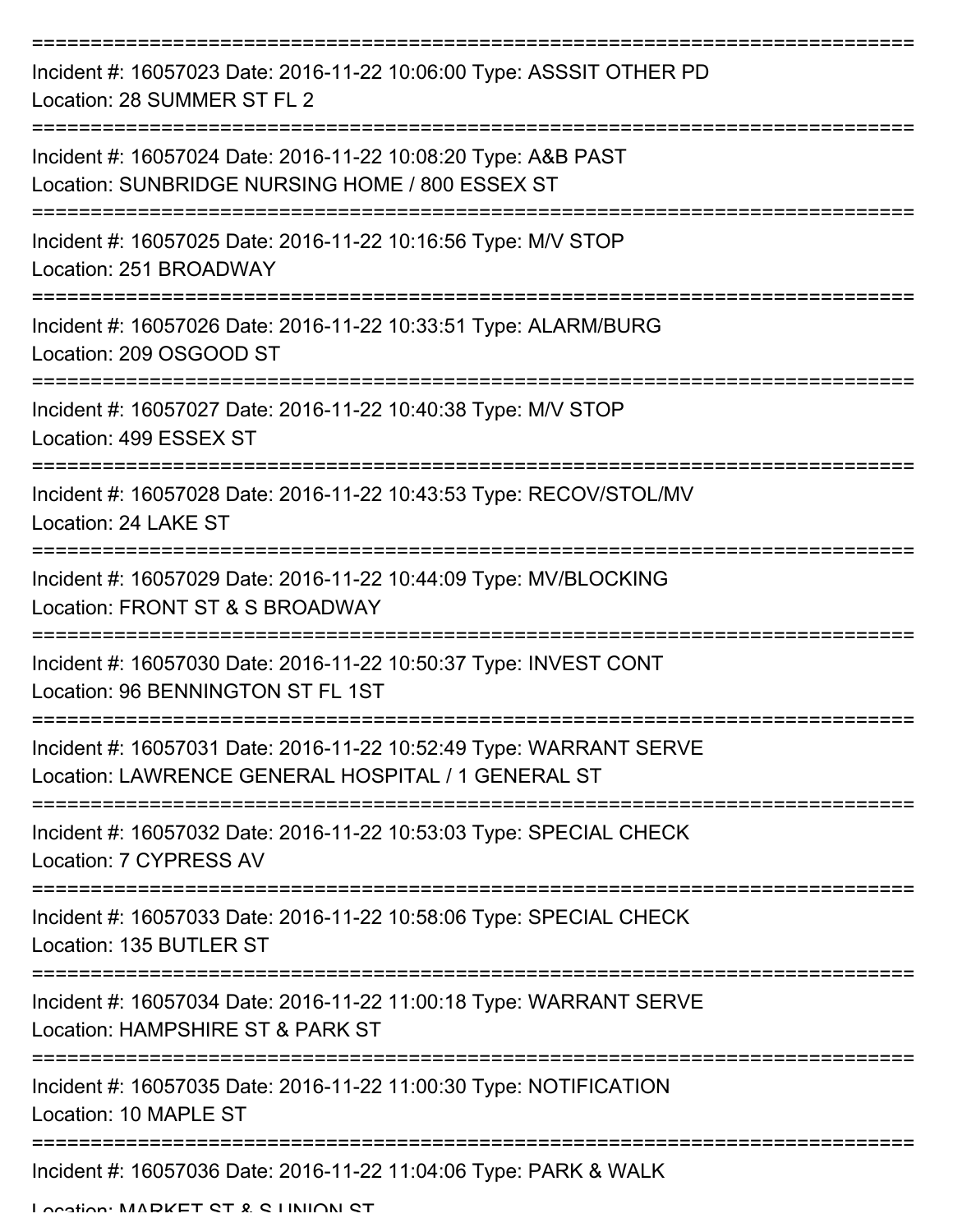| Incident #: 16057037 Date: 2016-11-22 11:11:37 Type: INVESTIGATION<br>Location: 42 HOLLY ST            |
|--------------------------------------------------------------------------------------------------------|
| Incident #: 16057038 Date: 2016-11-22 11:18:30 Type: TOW OF M/V<br>Location: 50 BROADWAY               |
| Incident #: 16057039 Date: 2016-11-22 11:24:11 Type: M/V STOP<br>Location: BROADWAY & VALLEY ST        |
| Incident #: 16057040 Date: 2016-11-22 11:39:21 Type: M/V STOP<br>Location: 31 MYRTLE CT                |
| Incident #: 16057041 Date: 2016-11-22 11:42:28 Type: INVEST CONT<br>Location: 50 FOREST ST             |
| Incident #: 16057042 Date: 2016-11-22 11:43:13 Type: INVEST CONT<br>Location: 6 LEA ST                 |
| Incident #: 16057043 Date: 2016-11-22 11:51:41 Type: TOW OF M/V<br>Location: 32 ORCHARD ST             |
| Incident #: 16057044 Date: 2016-11-22 11:54:23 Type: COURT DOC SERVE<br>Location: 197 ARI INGTON ST #3 |
| Incident #: 16057045 Date: 2016-11-22 11:55:44 Type: CK WELL BEING<br>Location: 4 ALLYN TER            |
| Incident #: 16057046 Date: 2016-11-22 11:58:25 Type: M/V STOP<br>Location: CHICKERING ST & WINTHROP AV |
| Incident #: 16057047 Date: 2016-11-22 12:11:01 Type: M/V STOP<br>Location: COMMON ST & JACKSON ST      |
| Incident #: 16057048 Date: 2016-11-22 12:13:26 Type: TOW OF M/V<br>Location: 83 WEST ST                |
| Incident #: 16057049 Date: 2016-11-22 12:25:25 Type: SUS PERS/MV<br>Location: 478 RIVERSIDE DR         |
| Incident #: 16057050 Date: 2016-11-22 12:25:38 Type: INVESTIGATION<br>Location: 90 LOWELL ST           |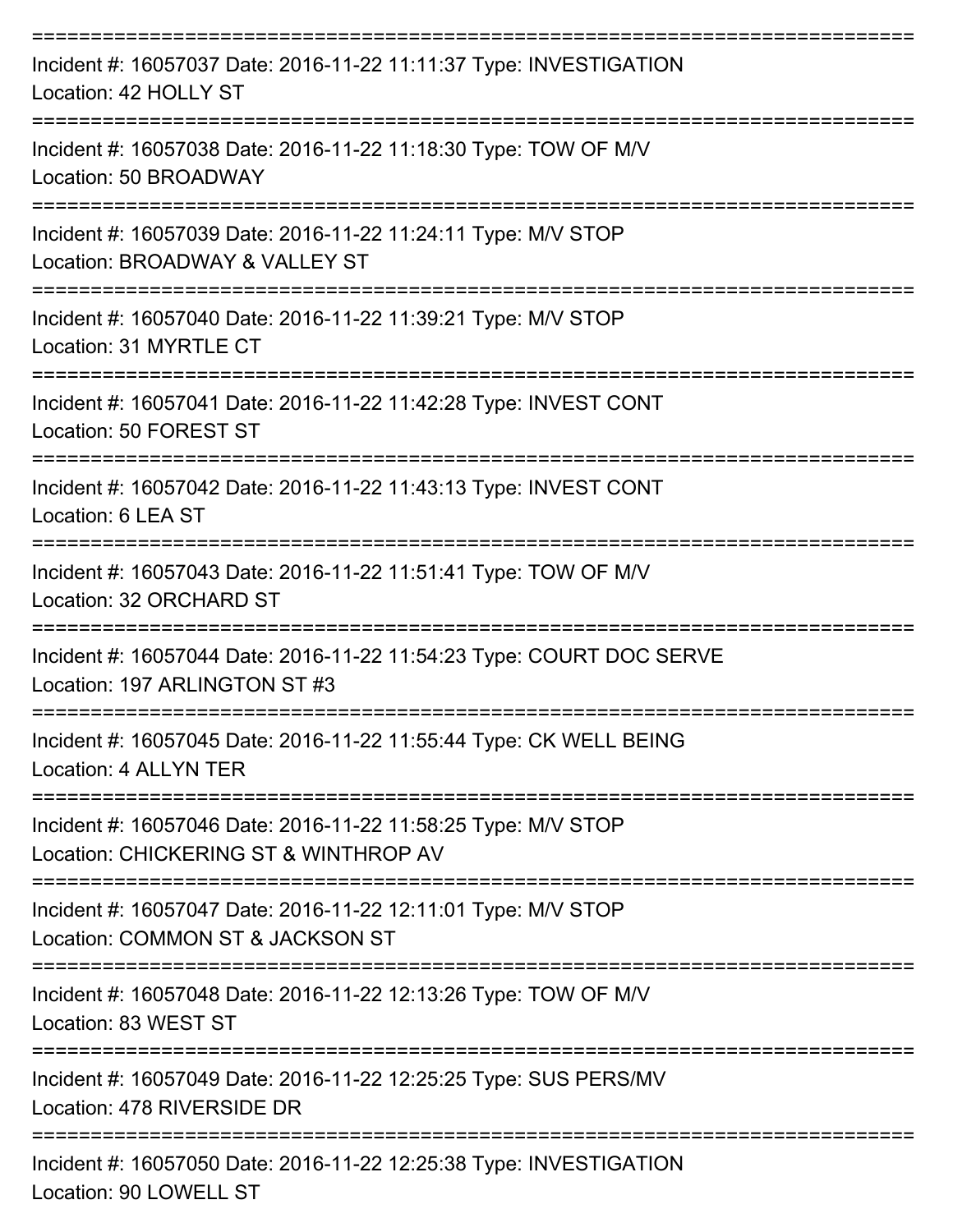| Incident #: 16057051 Date: 2016-11-22 12:30:07 Type: AUTO ACC/NO PI<br>Location: 34 HAVERHILL ST                                                   |
|----------------------------------------------------------------------------------------------------------------------------------------------------|
| Incident #: 16057052 Date: 2016-11-22 12:32:39 Type: AUTO ACC/NO PI<br>Location: LAWRENCE ST & STEARNS AV                                          |
| Incident #: 16057053 Date: 2016-11-22 12:35:36 Type: DISTURBANCE<br>Location: 300 MARKETING / 447 ESSEX ST<br>==================================== |
| Incident #: 16057054 Date: 2016-11-22 12:38:21 Type: SPECIAL CHECK<br>Location: 7 CYPRESS AV                                                       |
| Incident #: 16057055 Date: 2016-11-22 12:43:32 Type: FRAUD<br>Location: 145 HIGH ST #2<br>-------------------------------                          |
| Incident #: 16057056 Date: 2016-11-22 13:04:51 Type: MEDIC SUPPORT<br>Location: 22 GREENWOOD ST                                                    |
| Incident #: 16057057 Date: 2016-11-22 13:16:13 Type: SUS PERS/MV<br>Location: 381 ESSEX ST                                                         |
| Incident #: 16057058 Date: 2016-11-22 13:37:31 Type: ALARM/BURG<br>Location: MITCHEL RESD / 64 AMHERST ST                                          |
| Incident #: 16057059 Date: 2016-11-22 13:42:42 Type: SUS PERS/MV<br>Location: 10 ALDEN CT                                                          |
| Incident #: 16057060 Date: 2016-11-22 13:45:57 Type: TOW OF M/V<br>Location: 42 FULTON ST                                                          |
| Incident #: 16057062 Date: 2016-11-22 13:56:13 Type: SUS PERS/MV<br>Location: 10 BROADWAY                                                          |
| Incident #: 16057061 Date: 2016-11-22 13:56:33 Type: UNWANTEDGUEST<br>Location: BURGER KING / 187 BROADWAY                                         |
| Incident #: 16057063 Date: 2016-11-22 13:57:12 Type: MV/BLOCKING<br><b>Location: HALLENAN AV</b>                                                   |
| Incident #: 16057064 Date: 2016-11-22 14:04:57 Type: FRAUD<br>Location: 4 WINTHROP AV                                                              |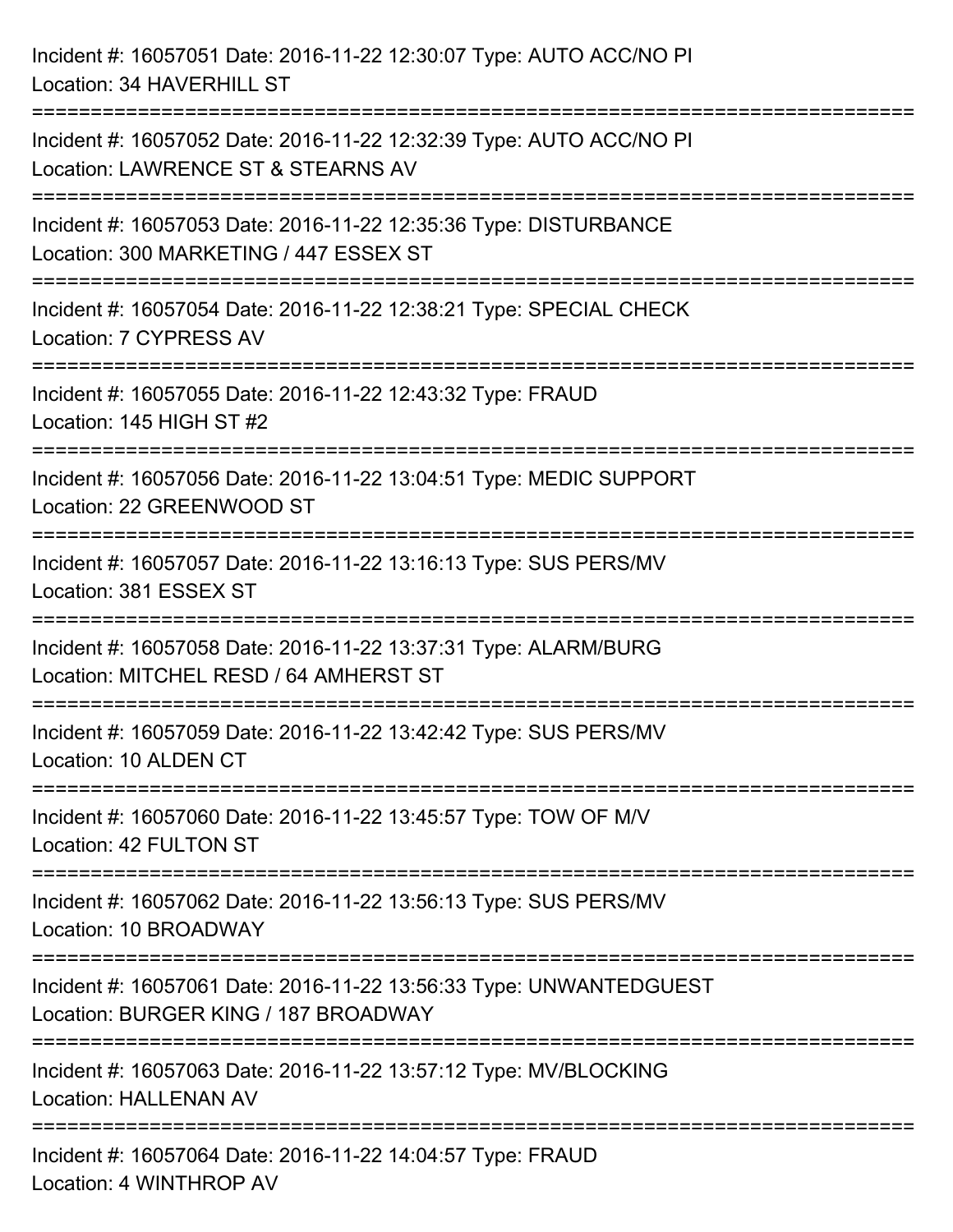| Incident #: 16057065 Date: 2016-11-22 14:15:03 Type: SUS PERS/MV<br>Location: 138 MAPLE ST                                  |
|-----------------------------------------------------------------------------------------------------------------------------|
| Incident #: 16057066 Date: 2016-11-22 14:22:27 Type: AUTO ACC/UNK PI<br>Location: BOXFORD ST & WINTHROP AV                  |
| Incident #: 16057067 Date: 2016-11-22 14:31:47 Type: DISTURBANCE<br>Location: 37 AUBURN ST #APTD                            |
| Incident #: 16057068 Date: 2016-11-22 14:41:21 Type: FRAUD<br>Location: 32 GROTON ST #203                                   |
| Incident #: 16057069 Date: 2016-11-22 14:46:37 Type: WARRANT SERVE<br>Location: 1 GENERAL ST<br>=========================== |
| Incident #: 16057071 Date: 2016-11-22 14:48:05 Type: KEEP PEACE<br>Location: 48 SYLVESTER ST                                |
| Incident #: 16057070 Date: 2016-11-22 14:48:07 Type: INVEST CONT<br>Location: 36 JACKSON ST                                 |
| Incident #: 16057072 Date: 2016-11-22 14:52:55 Type: SUS PERS/MV<br>Location: 7ELEVEN / 360 BROADWAY                        |
| Incident #: 16057073 Date: 2016-11-22 14:58:20 Type: INVEST CONT<br>Location: 364 ESSEX ST                                  |
| Incident #: 16057074 Date: 2016-11-22 15:00:12 Type: ALARM/BURG<br>Location: RIVERA RESD / 39 AMHERST ST                    |
| Incident #: 16057075 Date: 2016-11-22 15:04:29 Type: MV/BLOCKING<br>Location: HALLENAN AV & HAVERHILL ST                    |
| Incident #: 16057076 Date: 2016-11-22 15:04:37 Type: VANDALISM/PROG<br>Location: ARLINGTON SCHOOL / 150 ARLINGTON ST        |
| Incident #: 16057077 Date: 2016-11-22 15:06:26 Type: M/V STOP<br>Location: MERRIMACK ST & S UNION ST                        |
| Incident #: 16057078 Date: 2016-11-22 15:17:01 Type: AUTO ACC/PI<br>Location: MARKET BASKET / 700 ESSEX ST                  |

===========================================================================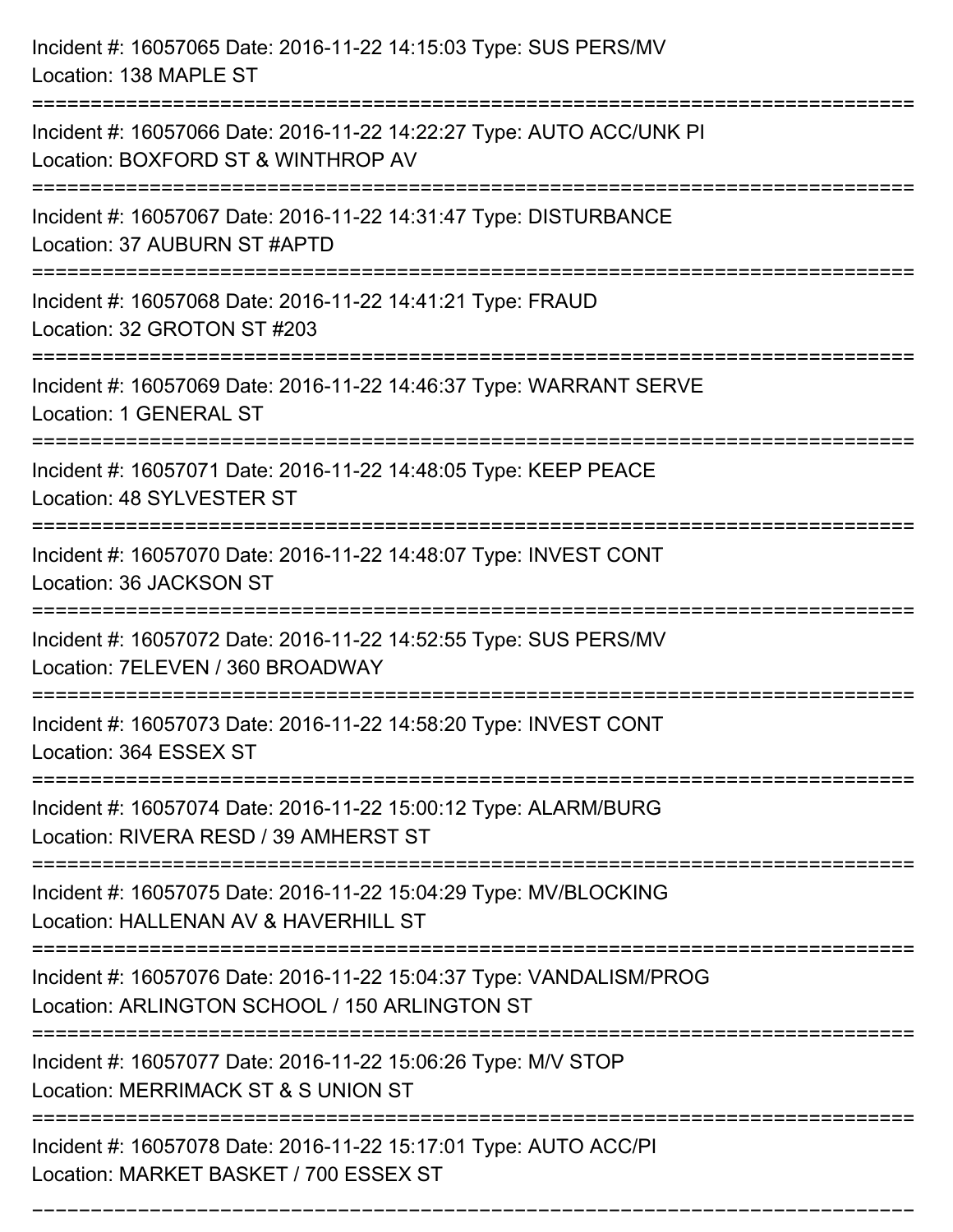| Incident #: 16057079 Date: 2016-11-22 15:29:07 Type: 209A/SERVE<br>Location: 41 VINE ST                      |
|--------------------------------------------------------------------------------------------------------------|
| Incident #: 16057080 Date: 2016-11-22 15:33:49 Type: 209A/SERVE<br>Location: 21 BRUCE ST                     |
| Incident #: 16057081 Date: 2016-11-22 15:34:12 Type: INVESTIGATION<br>Location: 364 ESSEX ST                 |
| Incident #: 16057082 Date: 2016-11-22 15:36:25 Type: DOMESTIC/PROG<br><b>Location: CENTRAL BRIDGE</b>        |
| Incident #: 16057083 Date: 2016-11-22 15:37:09 Type: M/V STOP<br>Location: CANAL ST & UNION ST               |
| Incident #: 16057085 Date: 2016-11-22 15:39:59 Type: SUS PERS/MV<br>Location: 109 GARDEN ST #1B              |
| Incident #: 16057086 Date: 2016-11-22 15:40:31 Type: SUICIDE ATTEMPT<br>Location: 55 SPRINGFIELD ST FL 2NDFL |
| Incident #: 16057084 Date: 2016-11-22 15:40:48 Type: INVESTIGATION<br>Location: 24 PLEASANT ST               |
| Incident #: 16057087 Date: 2016-11-22 15:42:32 Type: 209A/SERVE<br>Location: 10 MONMOUTH ST                  |
| Incident #: 16057088 Date: 2016-11-22 15:48:20 Type: 209A/SERVE<br>Location: 7 EXCHANGE ST                   |
| Incident #: 16057089 Date: 2016-11-22 15:59:13 Type: SHOPLIFTING<br>Location: WALGREENS / 220 S BROADWAY     |
| Incident #: 16057090 Date: 2016-11-22 16:11:22 Type: 209A/SERVE<br>Location: 152 OXFORD ST                   |
| Incident #: 16057091 Date: 2016-11-22 16:12:14 Type: EMERGENCY209A<br>Location: 220 OSGOOD ST                |
| Incident #: 16057092 Date: 2016-11-22 16:19:19 Type: 209A/SERVE<br>Location: 63 WARREN ST                    |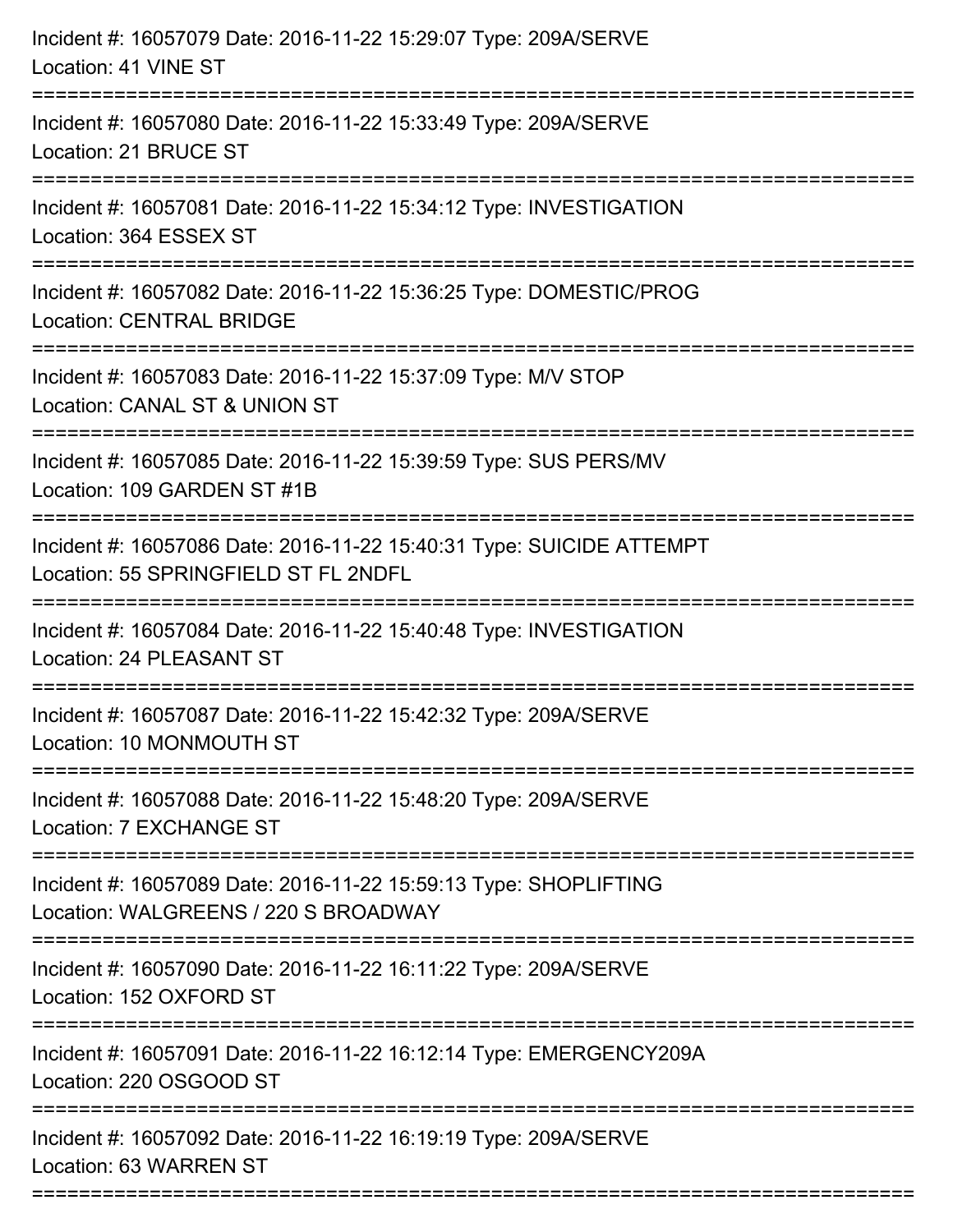Location: BROADWAY & LOWELL ST =========================================================================== Incident #: 16057094 Date: 2016-11-22 16:24:31 Type: KEEP PEACE Location: 6 INMAN ST =========================================================================== Incident #: 16057095 Date: 2016-11-22 16:26:08 Type: M/V STOP Location: BROADWAY & CONCORD ST =========================================================================== Incident #: 16057096 Date: 2016-11-22 16:31:21 Type: M/V STOP Location: CENTRAL BRIDGE =========================================================================== Incident #: 16057097 Date: 2016-11-22 16:34:04 Type: TEST QED Location: 14 BEACON ST =========================================================================== Incident #: 16057098 Date: 2016-11-22 16:35:48 Type: TEST QED Location: TENNEY =========================================================================== Incident #: 16057099 Date: 2016-11-22 16:47:02 Type: SUS PERS/MV Location: BODWELL ST & GREENWOOD ST =========================================================================== Incident #: 16057100 Date: 2016-11-22 16:58:53 Type: INVESTIGATION Location: VALLEY'S TOWING / 150 MERRIMACK ST =========================================================================== Incident #: 16057101 Date: 2016-11-22 17:07:20 Type: SHOTS FIRED Location: HAFFNERS GAS STATION / 469 HAVERHILL ST =========================================================================== Incident #: 16057102 Date: 2016-11-22 17:09:35 Type: AUTO ACC/NO PI Location: MCDONALDS / 599 ANDOVER ST =========================================================================== Incident #: 16057104 Date: 2016-11-22 17:12:24 Type: EMERGENCY209A Location: 220 OSGOOD ST =========================================================================== Incident #: 16057105 Date: 2016-11-22 17:13:29 Type: TOW OF M/V Location: 339 SALEM ST =========================================================================== Incident #: 16057106 Date: 2016-11-22 17:19:04 Type: RECOV/STOL/MV Location: 37 CRESCENT ST =========================================================================== Incident #: 16057107 Date: 2016-11-22 17:24:20 Type: INVEST CONT Location: 55 AVON ST ===========================================================================

Incident #: 16057108 Date: 2016 11 22 17:29:37 Type: 2016 11 23 17:29:37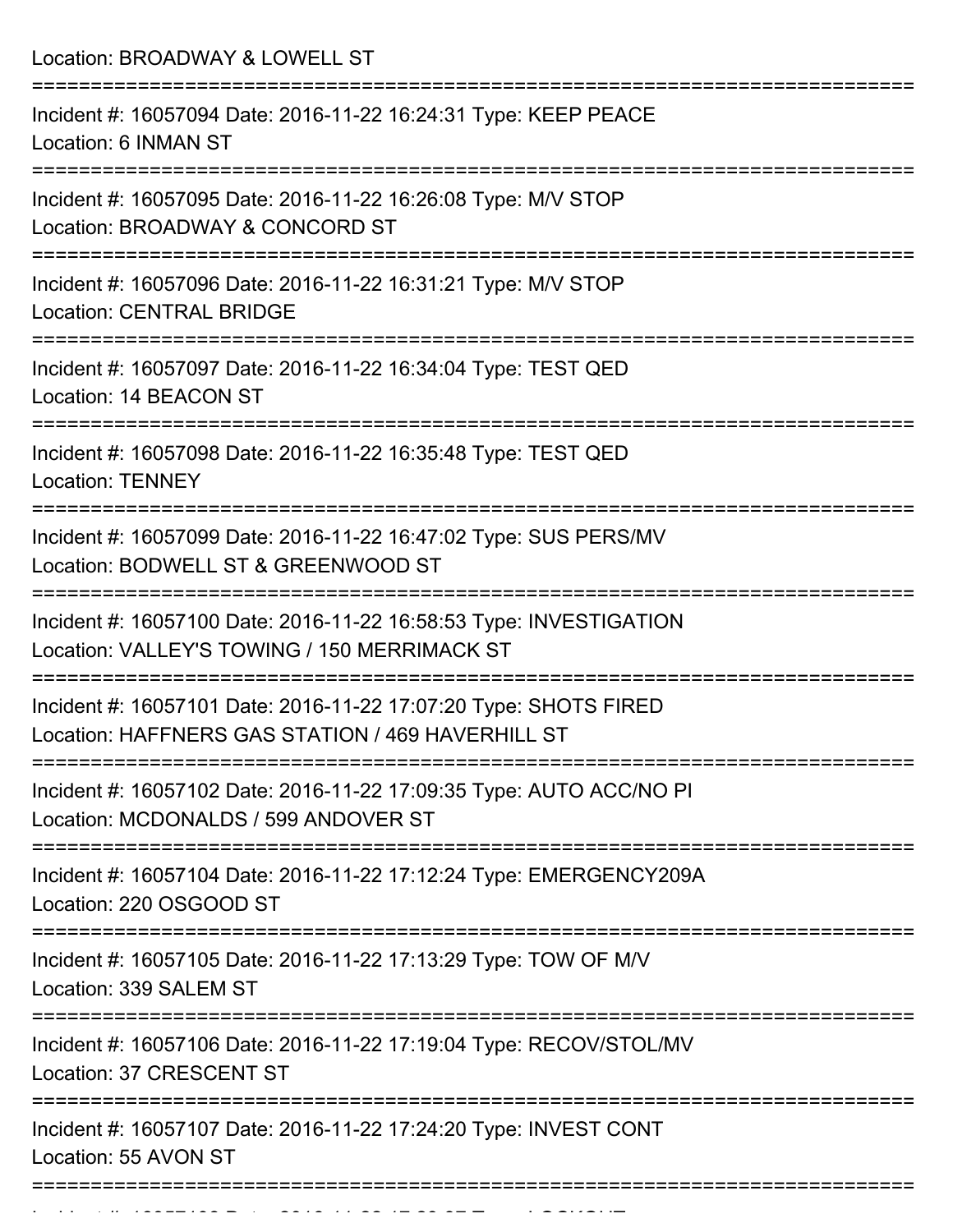Location: 243 S BROADWAY #5

| Incident #: 16057110 Date: 2016-11-22 17:31:03 Type: SUS PERS/MV<br>Location: 5 SUMNER AV                              |
|------------------------------------------------------------------------------------------------------------------------|
| Incident #: 16057109 Date: 2016-11-22 17:33:11 Type: EMERGENCY209A<br>Location: 5 WAYNE ST                             |
| Incident #: 16057111 Date: 2016-11-22 17:36:47 Type: INVEST CONT<br>Location: METHUEN POLICE DEPARTMENT / 90 HAMPSHIRE |
| Incident #: 16057117 Date: 2016-11-22 17:42:32 Type: GENERAL SERV<br>Location: 90 LOWELL ST                            |
| Incident #: 16057112 Date: 2016-11-22 17:43:28 Type: AUTO ACC/PI<br>Location: HIGHGATE ST & RESERVOIR ST               |
| Incident #: 16057113 Date: 2016-11-22 17:44:50 Type: 209A/SERVE<br>Location: 5 WAYNE ST                                |
| Incident #: 16057114 Date: 2016-11-22 17:48:04 Type: DOMESTIC/PROG<br>Location: 112 MARSTON ST                         |
| Incident #: 16057115 Date: 2016-11-22 17:52:22 Type: TRESPASSING<br>Location: WALGREENS / 135 BROADWAY                 |
| Incident #: 16057116 Date: 2016-11-22 18:00:20 Type: AUTO ACC/UNK PI<br>Location: HAMPSHIRE ST & LOWELL ST             |
| Incident #: 16057118 Date: 2016-11-22 18:04:59 Type: MAL DAMG PROG<br>Location: TRAIN STATION / 211 MERRIMACK ST       |
| Incident #: 16057119 Date: 2016-11-22 18:08:13 Type: M/V STOP<br>Location: 32 WOODLAND ST                              |
| Incident #: 16057120 Date: 2016-11-22 18:19:23 Type: SHOPLIFTING<br>Location: 220 S BROADWAY                           |
| Incident #: 16057121 Date: 2016-11-22 18:25:58 Type: UNWANTEDGUEST<br>Location: 63 MYRTLE ST                           |
|                                                                                                                        |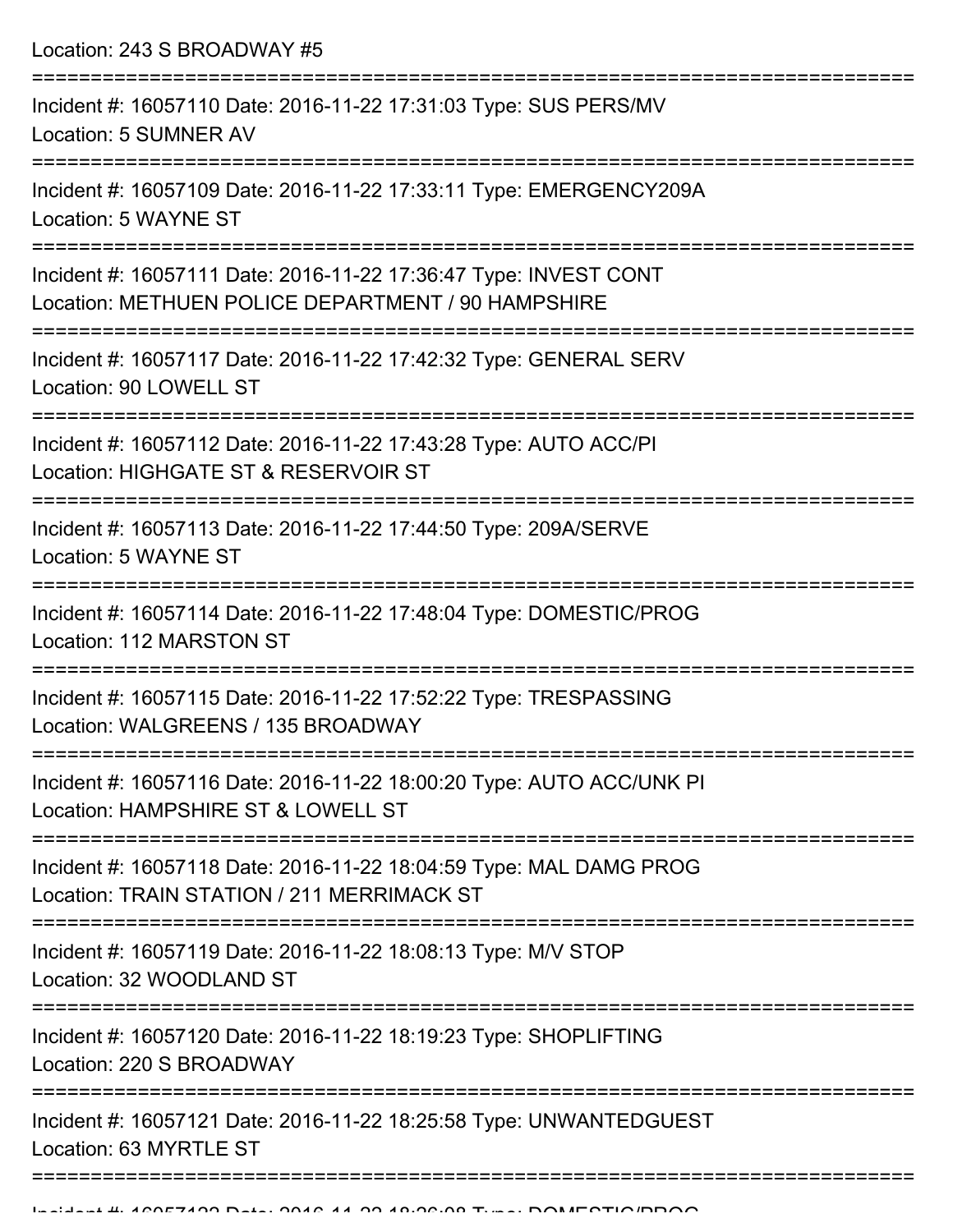| Location: JEFFERSON ST & S BOWDOIN ST                                                                                                                  |
|--------------------------------------------------------------------------------------------------------------------------------------------------------|
| Incident #: 16057123 Date: 2016-11-22 18:46:52 Type: M/V STOP<br>Location: CLIFTON ST & CHESTER ST                                                     |
| Incident #: 16057124 Date: 2016-11-22 18:48:48 Type: M/V STOP<br>Location: CHESTER ST & CLIFTON ST                                                     |
| Incident #: 16057125 Date: 2016-11-22 19:07:12 Type: EXTRA SURVEIL<br>Location: BRUCE SCHOOL / 135 BUTLER ST<br>====================================== |
| ===========================<br>Incident #: 16057127 Date: 2016-11-22 19:13:00 Type: KEEP PEACE<br>Location: 90 LOWELL ST                               |
| Incident #: 16057126 Date: 2016-11-22 19:29:01 Type: M/V STOP<br>Location: HAVERHILL ST & LAWRENCE ST                                                  |
| :==========================<br>Incident #: 16057128 Date: 2016-11-22 19:44:56 Type: M/V STOP<br>Location: AMESBURY ST & LOWELL ST                      |
| Incident #: 16057129 Date: 2016-11-22 19:48:55 Type: ASSSIT OTHER PD<br><b>Location: LINCOLN CT</b>                                                    |
| Incident #: 16057130 Date: 2016-11-22 19:50:51 Type: SUS PERS/MV<br>Location: 8 E HAVERHILL ST                                                         |
| Incident #: 16057131 Date: 2016-11-22 20:05:48 Type: M/V STOP<br>Location: ST MARY-IMMACULATE CONCEPTION / 300 HAVERHILL ST                            |
| Incident #: 16057132 Date: 2016-11-22 20:09:17 Type: ALARM/BURG<br>Location: 2 BROADWAY                                                                |
| Incident #: 16057133 Date: 2016-11-22 20:15:55 Type: LOST PROPERTY<br>Location: 162 ABBOTT ST                                                          |
| Incident #: 16057134 Date: 2016-11-22 20:23:37 Type: 209A/SERVE<br>Location: 11 MAGINNIS AV                                                            |
| Incident #: 16057135 Date: 2016-11-22 20:34:43 Type: INVEST CONT<br>Location: 45 FOREST ST                                                             |
| Incident #: 16057136 Date: 2016-11-22 20:36:51 Type: KEEP PEACE                                                                                        |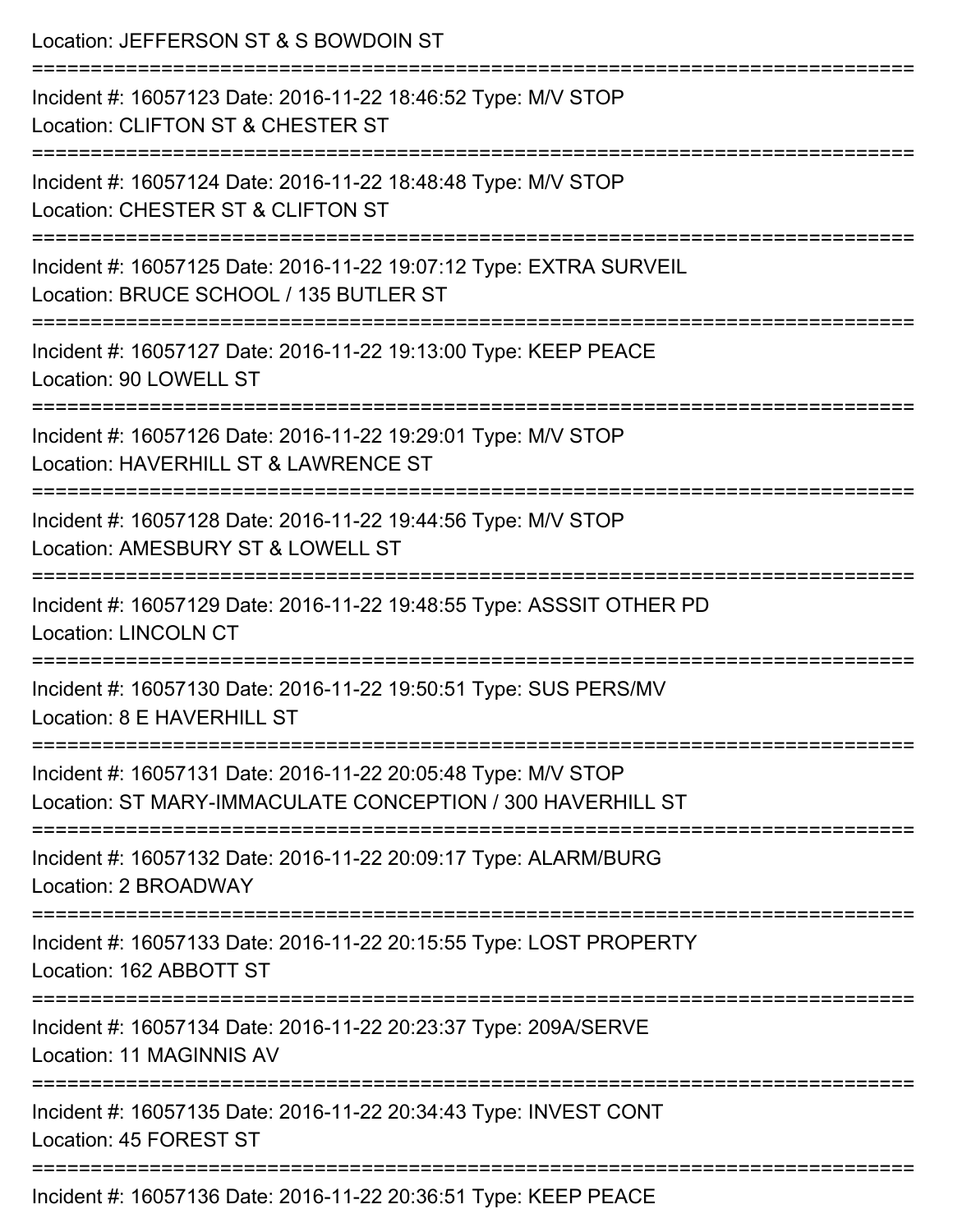| Incident #: 16057137 Date: 2016-11-22 21:36:55 Type: ALARMS<br>Location: 596 ESSEX ST                 |
|-------------------------------------------------------------------------------------------------------|
| Incident #: 16057138 Date: 2016-11-22 21:39:34 Type: DK (DRUNK)<br>Location: 64 MYRTLE ST             |
| Incident #: 16057139 Date: 2016-11-22 21:46:31 Type: MEDIC SUPPORT<br>Location: 141 SYLVESTER ST      |
| Incident #: 16057141 Date: 2016-11-22 21:53:07 Type: KEEP PEACE<br>Location: 120 BRADFORD ST          |
| Incident #: 16057140 Date: 2016-11-22 21:53:50 Type: MEDIC SUPPORT<br>Location: 240 HIGH ST FL 2ND    |
| Incident #: 16057142 Date: 2016-11-22 21:54:58 Type: M/V STOP<br>Location: ESSEX ST & LAWRENCE ST     |
| Incident #: 16057143 Date: 2016-11-22 22:05:26 Type: WARRANT SERVE<br><b>Location: 32 LAWRENCE ST</b> |
| Incident #: 16057144 Date: 2016-11-22 22:15:59 Type: DOMESTIC/PAST<br>Location: 63 MYRTLE ST          |
| Incident #: 16057145 Date: 2016-11-22 22:30:37 Type: M/V STOP<br>Location: 222 BROADWAY               |
| Incident #: 16057146 Date: 2016-11-22 22:36:20 Type: M/V STOP<br>Location: BROADWAY & WATER ST        |
| Incident #: 16057147 Date: 2016-11-22 22:37:13 Type: ALARM/HOLD<br>Location: 250 S BROADWAY           |
| Incident #: 16057148 Date: 2016-11-22 22:46:22 Type: LOUD NOISE<br>Location: 291 ESSEX ST #3          |
| Incident #: 16057149 Date: 2016-11-22 22:48:10 Type: M/V STOP<br>Location: LAWRENCE ST & PARK ST      |
| Incident #: 16057150 Date: 2016-11-22 22:51:20 Type: M/V STOP                                         |